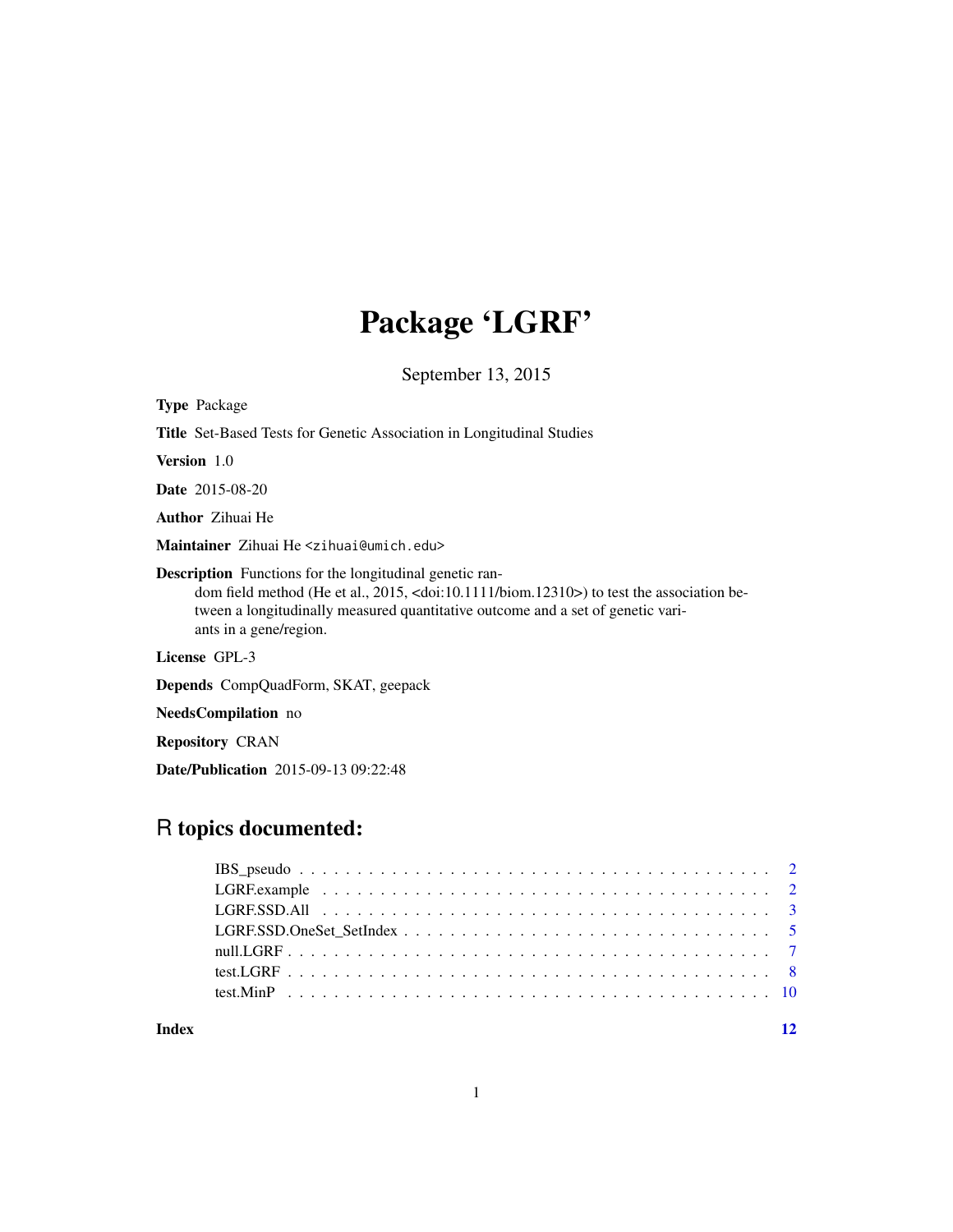<span id="page-1-0"></span>

#### Description

If users want to calculate the IBS similarity, this function creates the IBS pseudo variables. This is in order to calculate the IBS similarity in an efficient way.

#### Usage

IBS\_pseudo(x)

#### Arguments

x An n by q matrix of genetic variants.

#### Value

It returns an n by 3p matrix of pseudo variables for efficiently calculating IBS similarity.

### Examples

```
library(LGRF)
# Load data example
# Z: genotype matrix, n by q matrix
data(LGRF.example)
Z<-LGRF.example$Z
A<-IBS_pseudo(Z)
```
# Then the IBS matrix can be calculated by K.IBS<-AA^T.

LGRF.example *Data example for LGRF*

#### Description

The dataset contains outcome variable Y, covariate X, time and genotype data Z. The first column in time is the subject ID and the second column is the measured exam. Y, X and time are all in long form. Z is a genotype matrix where each row corresponds to one subject.

#### Usage

data(LGRF.example)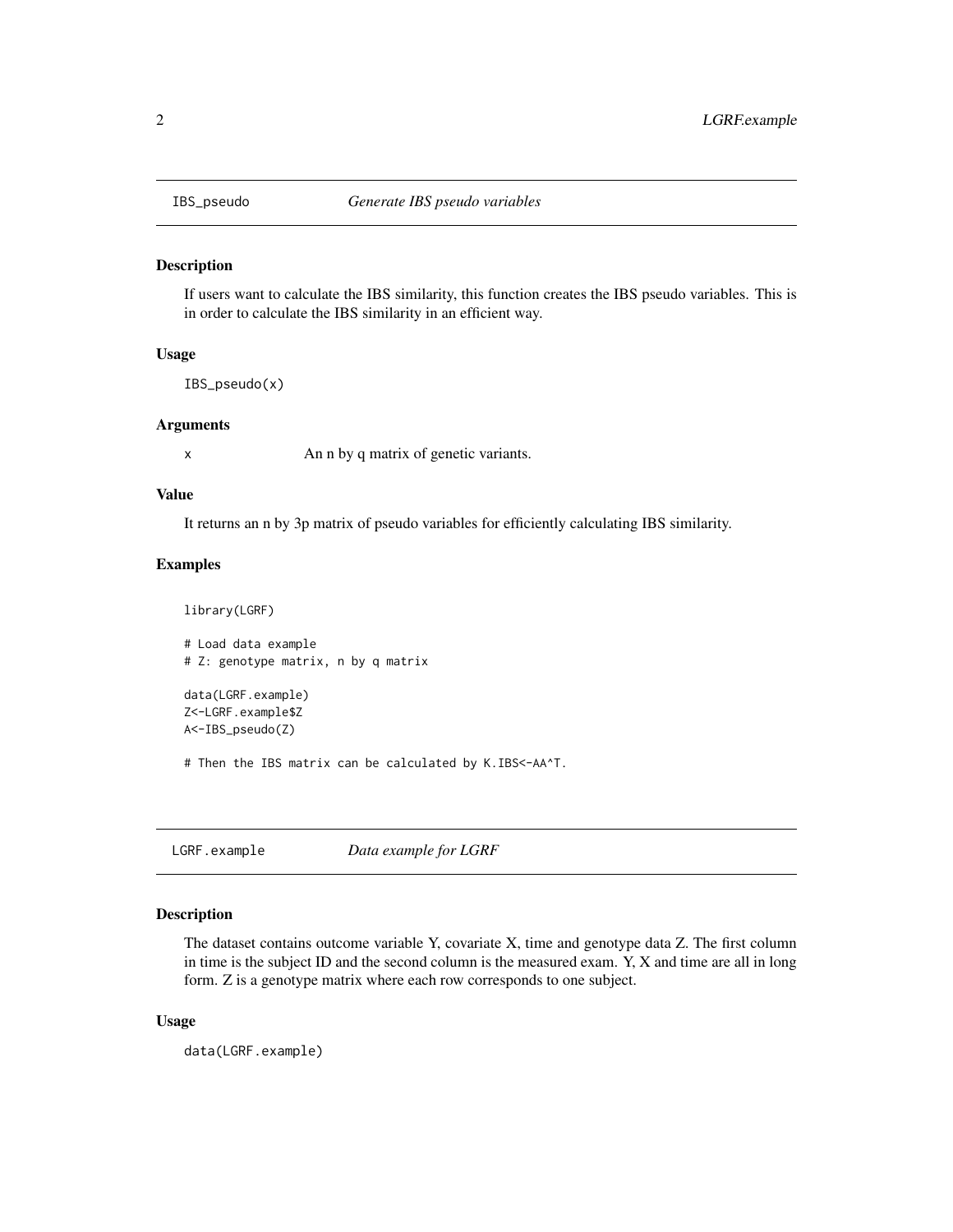#### <span id="page-2-0"></span>LGRF.SSD.All 3

#### Examples

data(LGRF.example)

LGRF.SSD.All *LGRF tests for multiple regions/genes using SSD format files*

#### Description

Test the association between an outcome variable and multiple regions/genes using SSD format files.

#### Usage

LGRF.SSD.All(SSD.INFO, result.null, Gsub.id=NULL, interGXT=FALSE, similarity='GR', impute.method='fixed', MinP.compare=FALSE, ...)

#### Arguments

| SSD. INFO     | SSD format information file, output of function "Open_SSD". The sets are de-<br>fined by this file.                                                                                                                                                                                                                  |
|---------------|----------------------------------------------------------------------------------------------------------------------------------------------------------------------------------------------------------------------------------------------------------------------------------------------------------------------|
| result.null   | Output of function "null.LGRF".                                                                                                                                                                                                                                                                                      |
| Gsub.id       | The subject id corresponding to the genotype matrix, an m dimensional vector.<br>This is in order to match the phenotype and genotype matrix. The default is<br>NULL, where the order is assumed to be matched with Y, X and time.                                                                                   |
| interGXT      | Whether to incorperate the gene-time interaction effect. Incorperating this effect<br>can improve power if there is any gene-time interaction, but has slight power loss<br>otherwise. The default is FALSE. *Please note that the second column of time<br>should be included as a covairate when interGXT is TRUE. |
| similarity    | Choose the similarity measurement for the genetic variants. Can be either "GR"<br>for genetic relationship or "IBS" for identity by state. The default is "GR" for<br>better computational efficiency.                                                                                                               |
| impute.method | Choose the imputation method when there is missing genotype. Can be "ran-<br>dom", "fixed" or "bestguess". Given the estimated allele frequency, "random"<br>simulates the genotype from binomial distribution; "fixed" uses the genotype<br>expectation; "Best guess" uses the genotype with highest probability.   |
| MinP.compare  | Whether to compare with the GEE based minimum p-value (MinP) test. The<br>default is FALSE. Please note that implementing the GEE based MinP test is<br>time consuming.                                                                                                                                              |
| $\cdots$      | Other options of the GEE based MinP test. Defined same as in function "test.MinP".                                                                                                                                                                                                                                   |
| Value         |                                                                                                                                                                                                                                                                                                                      |

results First column contains the set ID; Second column contains the p-values; Third column contains the number of tested SNPs.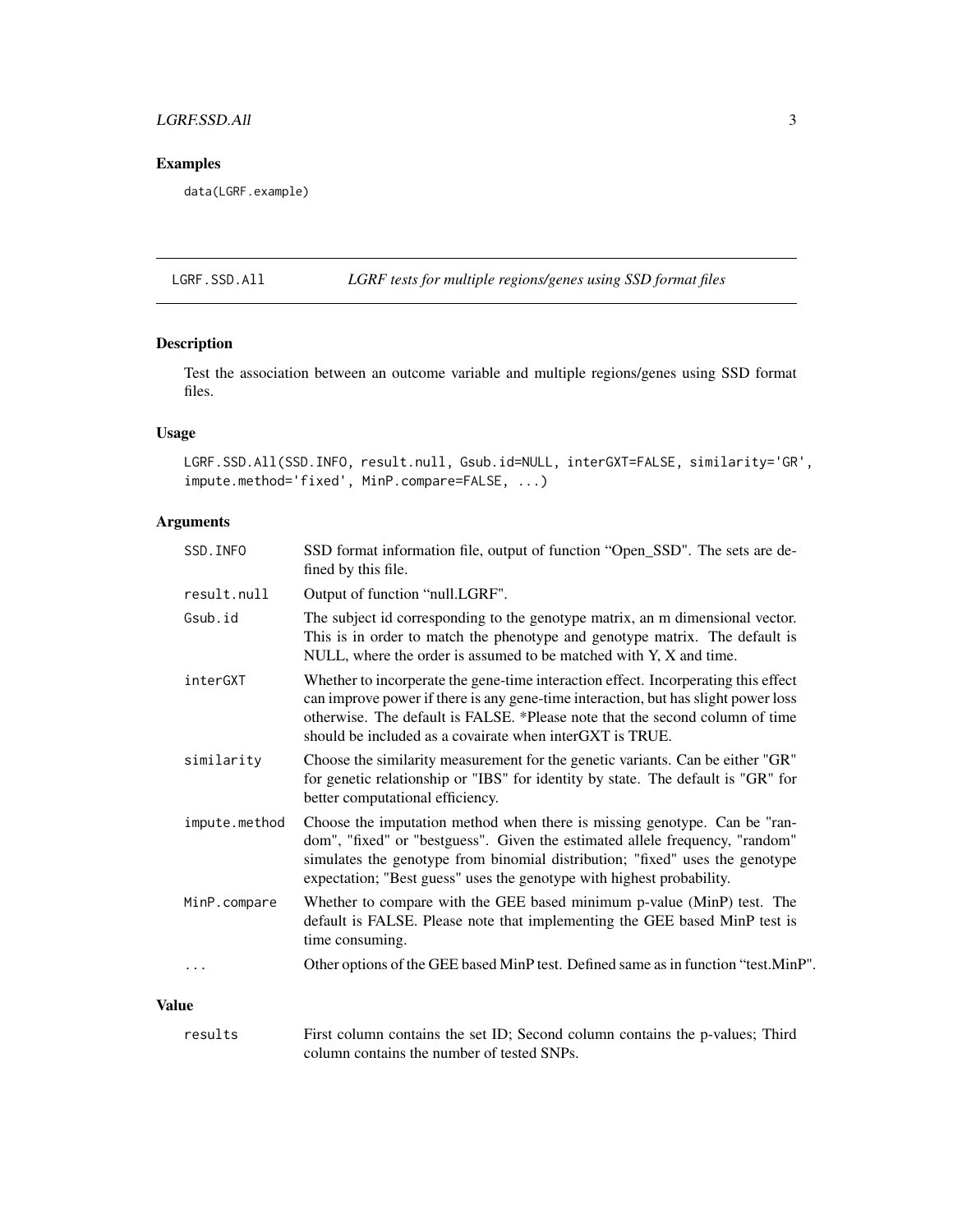#### Examples

```
# * Since the Plink data files used here are hard to be included in a R package,
# The usage is marked by "#" to pass the package check.
#library(LGRF)
##############################################
# Plink data files: File.Bed, File.Bim, File.Fam
# Files defining the sets: File.SetID, File.SSD, File.Info
# For longitudinal data, outcome and covariates are saved in a separate file: Y, time, X.
# Null model was fitted using function null.LGRF.
# Create the MW File
# File.Bed<-"./example.bed"
# File.Bim<-"./example.bim"
# File.Fam<-"./example.fam"
# File.SetID<-"./example.SetID"
# File.SSD<-"./example.SSD"
# File.Info<-"./example.SSD.info"
# Generate SSD file
# To use binary ped files, you have to generate SSD file first.
# If you already have a SSD file, you do not need to call this function.
# Generate_SSD_SetID(File.Bed, File.Bim, File.Fam, File.SetID, File.SSD, File.Info)
# SSD.INFO<-Open_SSD(File.SSD, File.Info)
# Number of samples
# SSD.INFO$nSample
# Number of Sets
# SSD.INFO$nSets
## Fit the null model
# Y: outcomes, n by 1 matrix where n is the total number of observations
# X: covariates, n by p matrix
# time: describe longitudinal structure, n by 2 matrix
# result.null<-null.LGRF(Y,time,X=cbind(X,time[,2]))
# *Please note that the second column of time should be included as a covairate if
# the gene by time interaction effect will be incorperated.
## Test all regions
# out_all<-LGRF.SSD.All(SSD.INFO, result.null)
# Example result
# out.all$results
# SetID P.value N.Marker
# 1 GENE_01 0.6568851 94
# 2 GENE_02 0.1822183 84
# 3 GENE_03 0.3836986 108
# 4 GENE_04 0.1265337 101
```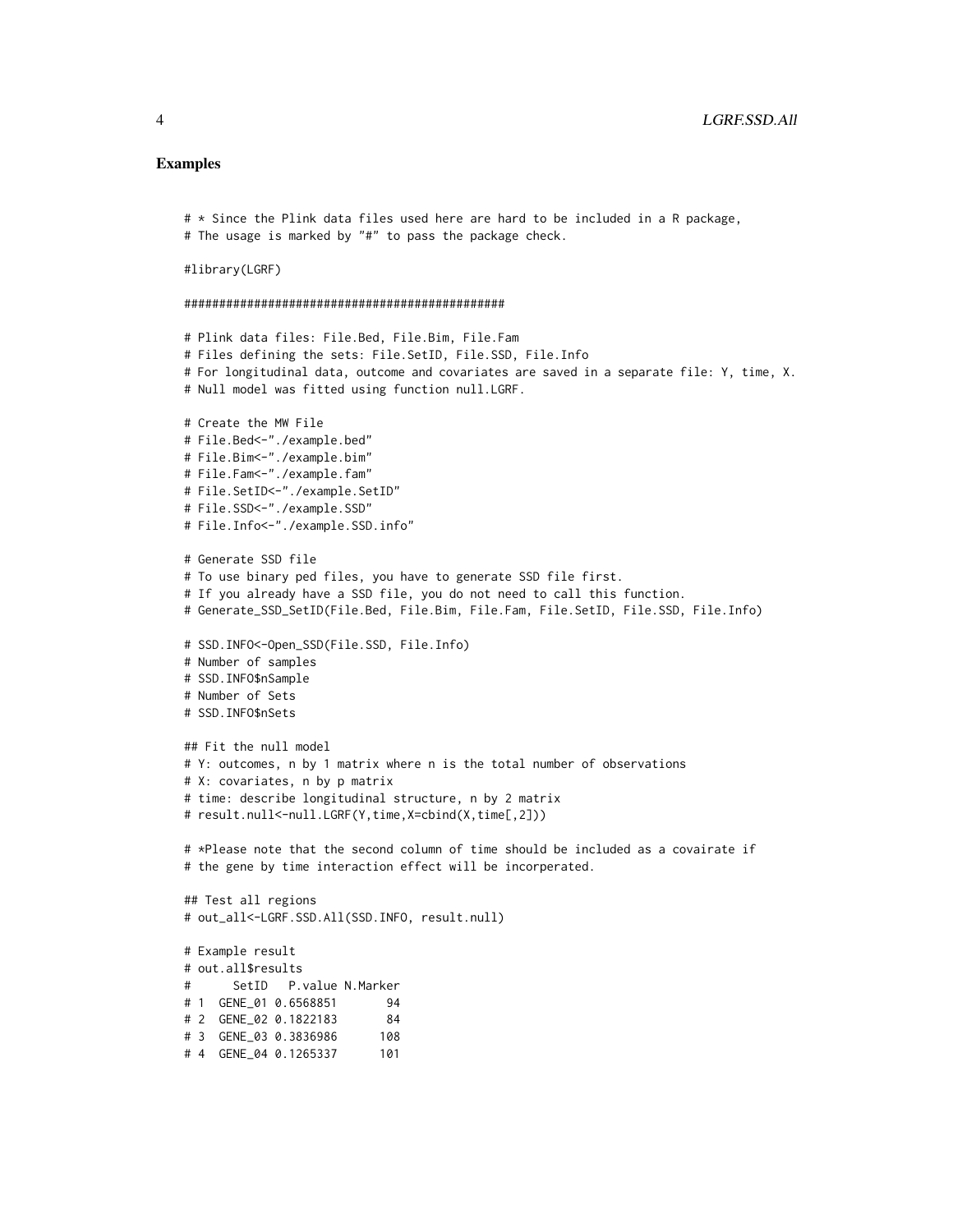<span id="page-4-0"></span>

|                                                                                                                            |                    | # 5 GENE_05 0.3236089                   | 103    |     |  |
|----------------------------------------------------------------------------------------------------------------------------|--------------------|-----------------------------------------|--------|-----|--|
|                                                                                                                            |                    | # 6 GENE_06 0.9401741 94                |        |     |  |
|                                                                                                                            |                    | # 7 GENE_07 0.1043820 104               |        |     |  |
|                                                                                                                            |                    | # 8 GENE_08 0.6093275 96                |        |     |  |
|                                                                                                                            |                    | # 9 GENE_09 0.6351147 100               |        |     |  |
|                                                                                                                            |                    | # 10 GENE_10 0.5631549 100              |        |     |  |
| ## Test all regions, and compare with GEE based MinP test<br># out_all<-LGRF.SSD.All(SSD.INFO, result.null,MinP.compare=T) |                    |                                         |        |     |  |
|                                                                                                                            | # Example result   |                                         |        |     |  |
|                                                                                                                            | # out.all\$results |                                         |        |     |  |
| $\#$                                                                                                                       |                    | SetID P. value P. value. MinP N. Marker |        |     |  |
|                                                                                                                            |                    | # 1 GENE_01 0.62842                     | 1.0000 | 94  |  |
|                                                                                                                            |                    | # 2 GENE_02 0.06558 0.2718              |        | 84  |  |
|                                                                                                                            |                    | # 3 GENE_03 0.61795 1.0000              |        | 108 |  |
|                                                                                                                            |                    | # 4 GENE_04 0.39667 0.7052              |        | 101 |  |
|                                                                                                                            |                    | # 5 GENE 05 0.17371 0.5214              |        | 103 |  |
|                                                                                                                            |                    | # 6 GENE_06 0.90104 1.0000 94           |        |     |  |
|                                                                                                                            |                    | # 7 GENE_07 0.10143 0.1188              |        | 104 |  |
|                                                                                                                            |                    | # 8 GENE_08 0.78082 0.3835 96           |        |     |  |
|                                                                                                                            |                    | # 9 GENE_09 0.21966 0.5364              |        | 100 |  |
|                                                                                                                            |                    | # 10 GENE_10 0.25468 0.3527             |        | 100 |  |
|                                                                                                                            |                    |                                         |        |     |  |

```
LGRF.SSD.OneSet_SetIndex
```
*LGRF tests for a single region/gene using SSD format files*

#### Description

Test the association between an outcome variable and one region/gene using SSD format files.

#### Usage

```
LGRF.SSD.OneSet_SetIndex(SSD.INFO, SetIndex, result.null, Gsub.id=NULL, interGXT=FALSE,
similarity='GR', impute.method='fixed', MinP.compare=FALSE, ...)
```
#### Arguments

| SSD. INFO   | SSD format information file, output of function "Open_SSD". The sets are de-<br>fined by this file.                                                                                                                                |
|-------------|------------------------------------------------------------------------------------------------------------------------------------------------------------------------------------------------------------------------------------|
| SetIndex    | Set index. From 1 to the total number of sets.                                                                                                                                                                                     |
| result.null | Output of function "null.LGRF".                                                                                                                                                                                                    |
| Gsub.id     | The subject id corresponding to the genotype matrix, an m dimensional vector.<br>This is in order to match the phenotype and genotype matrix. The default is<br>NULL, where the order is assumed to be matched with Y, X and time. |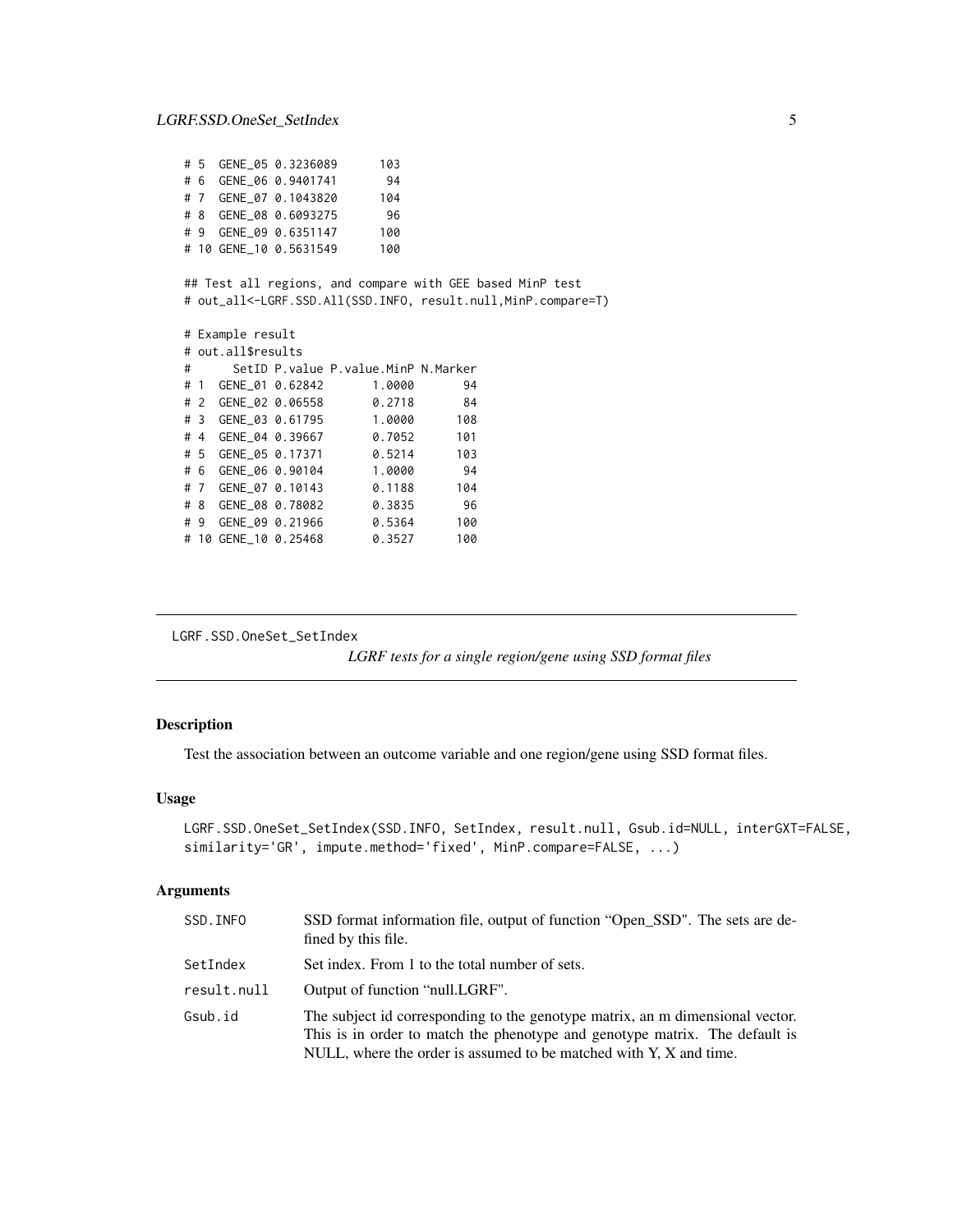| interGXT      | Whether to incorperate the gene-time interaction effect. Incorperating this effect<br>can improve power if there is any gene-time interaction, but has slight power loss<br>otherwise. The default is FALSE. *Please note that the second column of time<br>should be included as a covairate when interGXT is TRUE. |
|---------------|----------------------------------------------------------------------------------------------------------------------------------------------------------------------------------------------------------------------------------------------------------------------------------------------------------------------|
| similarity    | Choose the similarity measurement for the genetic variants. Can be either "GR"<br>for genetic relationship or "IBS" for identity by state. The default is "GR" for<br>better computational efficiency.                                                                                                               |
| impute.method | Choose the imputation method when there is missing genotype. Can be "ran-<br>dom", "fixed" or "bestguess". Given the estimated allele frequency, "random"<br>simulates the genotype from binomial distribution; "fixed" uses the genotype<br>expectation; "Best guess" uses the genotype with highest probability.   |
| MinP.compare  | Whether to compare with the GEE based minimum p-value (MinP) test. The<br>default is FALSE. Please note that implementing the GEE based MinP test is<br>time consuming.                                                                                                                                              |
|               | Other options of the GEE based MinP test. Defined same as in function "test. MinP".                                                                                                                                                                                                                                  |

#### Value

| p.value  | p-value of the LGRF test.             |
|----------|---------------------------------------|
| n.marker | number of tested SNPs in the SNP set. |

#### Examples

# \* Since the Plink data files used here are hard to be included in a R package, # The usage is marked by "#" to pass the package check.

#library(LGRF)

```
##############################################
```

```
# Plink data files: File.Bed, File.Bim, File.Fam
# Files defining the sets: File.SetID, File.SSD, File.Info
# For longitudinal data, outcome and covariates are saved in a separate file: Y, time, X.
# Null model was fitted using function null.LGRF.
```

```
# Create the MW File
# File.Bed<-"./example.bed"
# File.Bim<-"./example.bim"
# File.Fam<-"./example.fam"
# File.SetID<-"./example.SetID"
# File.SSD<-"./example.SSD"
# File.Info<-"./example.SSD.info"
# Generate SSD file
# To use binary ped files, you have to generate SSD file first.
# If you already have a SSD file, you do not need to call this function.
# Generate_SSD_SetID(File.Bed, File.Bim, File.Fam, File.SetID, File.SSD, File.Info)
```
# SSD.INFO<-Open\_SSD(File.SSD, File.Info)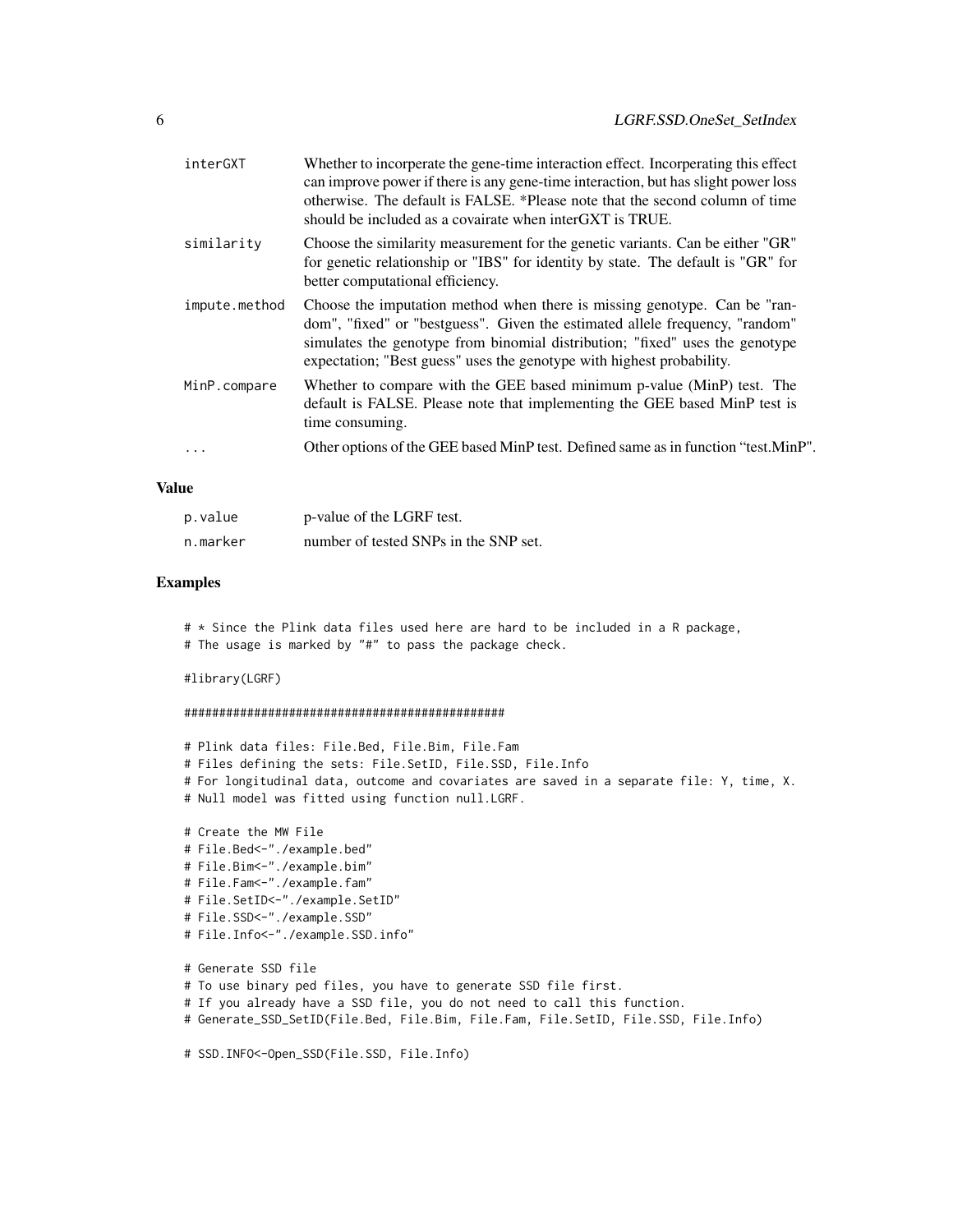#### <span id="page-6-0"></span>null.LGRF 7

```
# Number of samples
# SSD.INFO$nSample
# Number of Sets
# SSD.INFO$nSets
## Fit the null model
# Y: outcomes, n by 1 matrix where n is the total number of observations
# X: covariates, n by p matrix
# time: describe longitudinal structure, n by 2 matrix
# result.null<-null.LGRF(Y,time,X=cbind(X,time[,2]))
# *Please note that the second column of time should be included as a covairate if
# the gene by time interaction effect will be incorperated.
## Test a single region
# out_single<-LGRF.SSD.OneSet_SetIndex(SSD.INFO=SSD.INFO, SetIndex=1,
# result.null=result.null, MinP.compare=F)
# Example result
# $p.value
# [1] 0.6284
# $n.marker
# [1] 94
## Test a single region, and compare with GEE based MinP test
# out_single<-LGRF.SSD.OneSet_SetIndex(SSD.INFO=SSD.INFO, SetIndex=1,
# result.null=result.null,MinP.compare=T)
# $p.value
# LGRF MinP
# [1,] 0.6284 1
# $n.marker
# [1] 94
```
null.LGRF *Fit the null model for longitudinal genetic random field model*

#### Description

Before testing a specific region using a score test, this function fits the longitudinal genetic random field model under the null hypothesis.

#### Usage

null.LGRF(Y, time, X = NULL)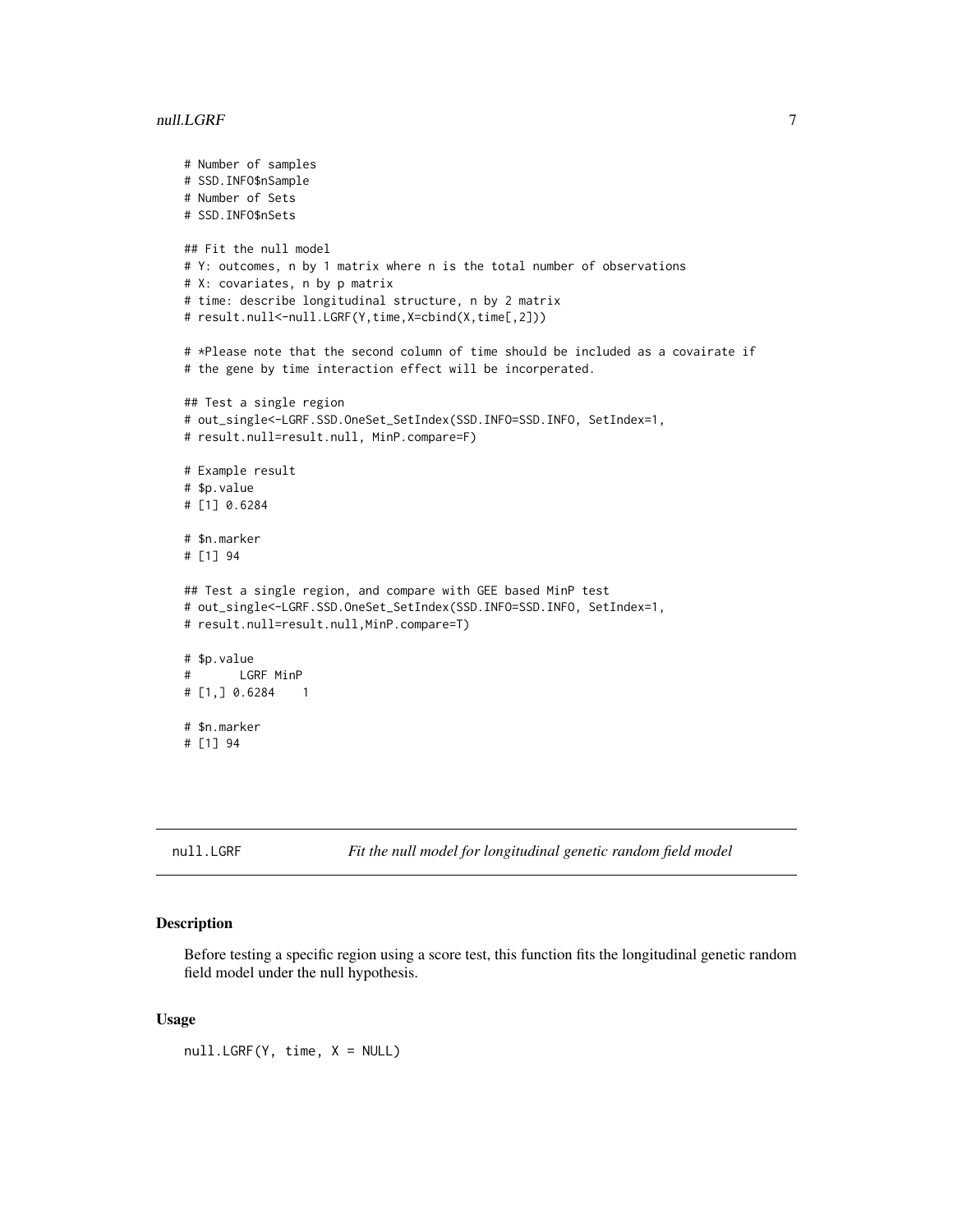#### <span id="page-7-0"></span>**Arguments**

| Y    | The outcome variable, an $n*1$ matrix where n is the total number of observations                                                                                     |
|------|-----------------------------------------------------------------------------------------------------------------------------------------------------------------------|
| time | An n <sup>*2</sup> matrix describing how the observations are measured. The first column<br>is the subject id. The second column is the measured exam $(1,2,3,etc.).$ |
| X    | An n <sup>*</sup> p covariates matrix where p is the total number of covariates.                                                                                      |

#### Value

It returns a list used for function test.LGRF().

#### Examples

library(LGRF)

```
# Load data example
# Y: outcomes, n by 1 matrix where n is the total number of observations
# X: covariates, n by p matrix
# time: describe longitudinal structure, n by 2 matrix
# Z: genotype matrix, m by q matrix where m is the total number of subjects
data(LGRF.example)
Y<-LGRF.example$Y;time<-LGRF.example$time;X<-LGRF.example$X;Z<-LGRF.example$Z
# Fit the null model
result.null<-null.LGRF(Y,time,X=cbind(X,time[,2]))
# *Please note that the second column of time should be included as a covairate if
# the gene by time interaction effect will be incorperated.
```
test.LGRF *Test the association between an outcome variable and a region/gene by LGRF*

#### Description

Once the model under the null model is fitted using "null.LGRF()", this function tests a specifc region/gene.

#### Usage

```
test.LGRF(Z, result.null, Gsub.id=NULL, interGXT = FALSE, similarity = "GR",
impute.method="fixed")
```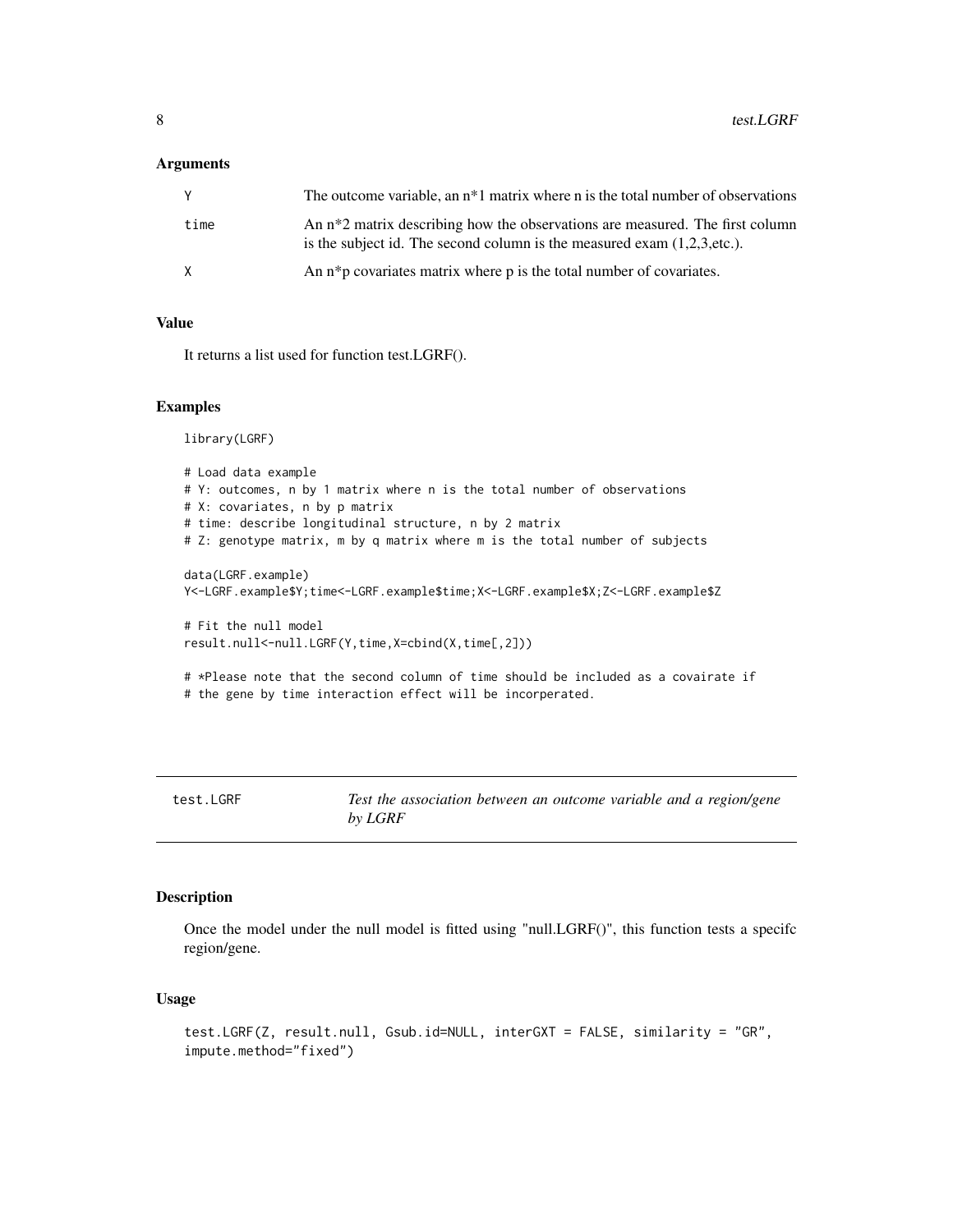#### test.LGRF 9

#### Arguments

| Z             | Genetic variants in the target region/gene, an $m*q$ matrix where m is the subject<br>ID and q is the total number of genetic variables. Note that the number of rows<br>in Z should be same as the number of subjects.                                                                                              |  |
|---------------|----------------------------------------------------------------------------------------------------------------------------------------------------------------------------------------------------------------------------------------------------------------------------------------------------------------------|--|
| result.null   | The output of function "null.LGRF()"                                                                                                                                                                                                                                                                                 |  |
| Gsub.id       | The subject id corresponding to the genotype matrix, an m dimensional vector.<br>This is in order to match the phenotype and genotype matrix. The default is<br>NULL, where the order is assumed to be matched with Y, X and time.                                                                                   |  |
| interGXT      | Whether to incorperate the gene-time interaction effect. Incorperating this effect<br>can improve power if there is any gene-time interaction, but has slight power loss<br>otherwise. The default is FALSE. *Please note that the second column of time<br>should be included as a covairate when interGXT is TRUE. |  |
| similarity    | Choose the similarity measurement for the genetic variants. Can be either "GR"<br>for genetic relationship or "IBS" for identity by state. The default is "GR" for<br>better computational efficiency.                                                                                                               |  |
| impute.method | Choose the imputation method when there is missing genotype. Can be "ran-<br>dom", "fixed" or "bestguess". Given the estimated allele frequency, "random"<br>simulates the genotype from binomial distribution; "fixed" uses the genotype<br>expectation; "Best guess" uses the genotype with highest probability.   |  |

#### Value

| p.value  | p-value of the LGRF test.             |
|----------|---------------------------------------|
| n.marker | number of tested SNPs in the SNP set. |

#### Examples

```
## null.LGRF fits the null model.
# Input: Y, time, X (covariates)
## test.LGRF tests a region and give p-value.
# Input: Z (genetic variants) and result of null.longGRF
```
library(LGRF)

```
# Load data example
# Y: outcomes, n by 1 matrix where n is the total number of observations
# X: covariates, n by p matrix
# time: describe longitudinal structure, n by 2 matrix
# Z: genotype matrix, m by q matrix where m is the total number of subjects
data(LGRF.example)
Y<-LGRF.example$Y;time<-LGRF.example$time;X<-LGRF.example$X;Z<-LGRF.example$Z
# Fit the null model
result.null<-null.LGRF(Y,time,X=cbind(X,time[,2]))
```
# \*Please note that the second column of time should be included as a covairate if # the gene by time interaction effect will be incorperated.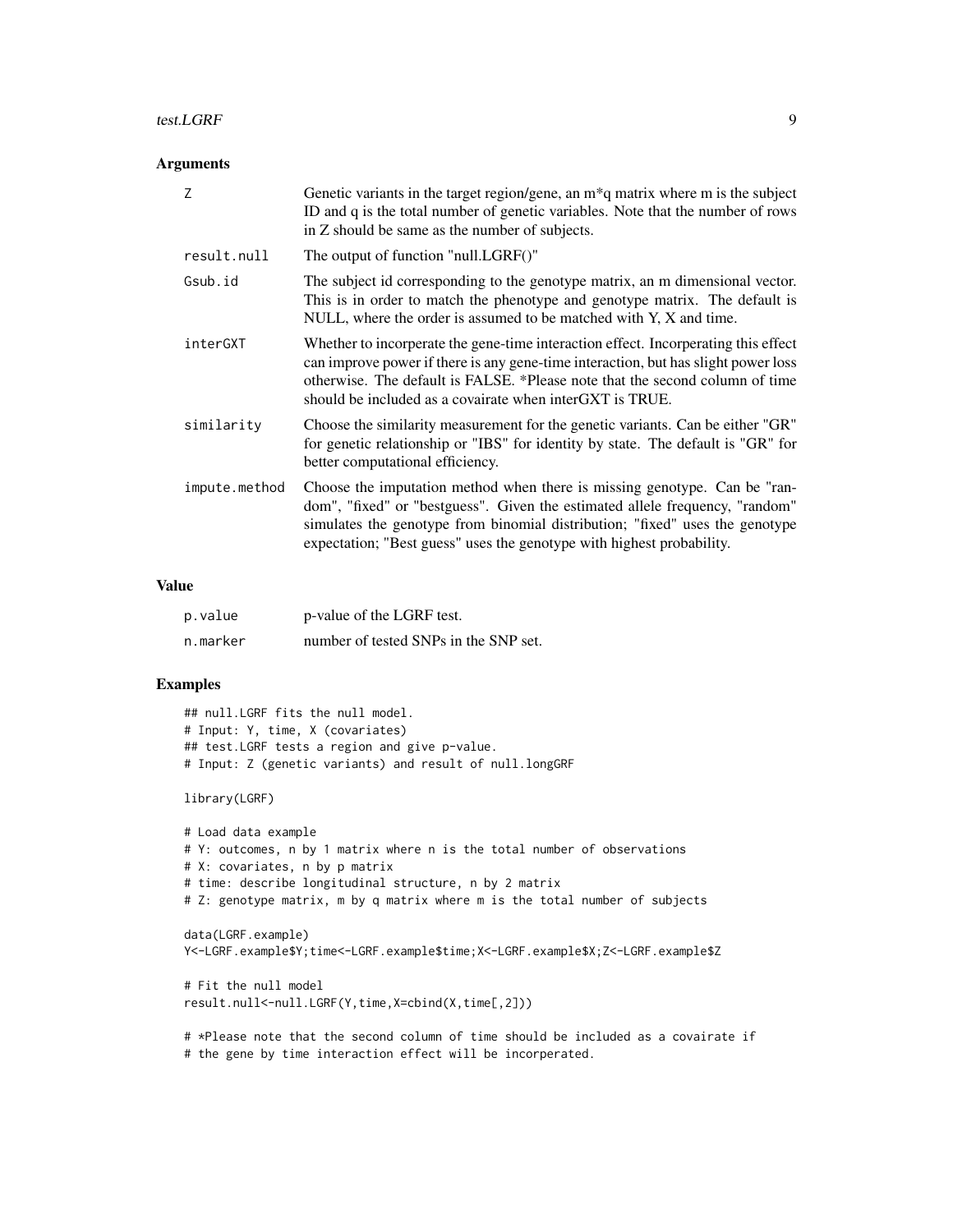```
# The LGRF-G test
pLGRF_G<-test.LGRF(Z,result.null)
# The LGRF-GT test
pLGRF_GT<-test.LGRF(Z,result.null,interGXT=TRUE)
# The LGRF-G test using the IBS similarity
pLGRF_G_IBS<-test.LGRF(Z,result.null,similarity="IBS")
# The LGRF-GT test, main effect is modeled using the IBS similarity
pLGRF_GT_IBS<-test.LGRF(Z,result.null,interGXT=TRUE,similarity="IBS")
```
test.MinP *Test the association between an outcome variable and a region/gene by MinP*

#### Description

If users want to compare LGRF with the minimum p-value (MinP) test, this function tests a specifc region/gene by a GEE based minimum p-value test after fitting "null.LGRF()".

#### Usage

```
test.MinP(Z, result.null, Gsub.id=NULL, corstr="exchangeable", MinP.adjust=0.95,
impute.method="fixed")
```
#### Arguments

| Z             | Genetic variants in the target region/gene, an $m*q$ matrix where m is the subject<br>ID and q is the total number of genetic variables. Note that the number of rows<br>in Z should be same as the number of subject.                                                                                             |
|---------------|--------------------------------------------------------------------------------------------------------------------------------------------------------------------------------------------------------------------------------------------------------------------------------------------------------------------|
| result.null   | The output of function "null.LGRF()".                                                                                                                                                                                                                                                                              |
| Gsub.id       | The subject id corresponding to the genotype matrix, an m dimensional vector.<br>This is in order to match the phenotype and genotype matrix. The default is<br>NULL, where the order is assumed to be matched with Y, X and time.                                                                                 |
| corstr        | The working correlation as specified in 'geeglm'. The following are permit-<br>ted: "independence"', "exchangeable"', "ar1"', "unstructured"' and "userde-<br>fined".                                                                                                                                              |
| MinP.adjust   | The minimum p-value is adjusted by the number of independent tests. Choose<br>the adjustment thereshold as specified in Gao, et al. (2008) "A multiple testing<br>correction method for genetic association studies using correlated single nu-<br>cleotide polymorphisms". Values from 0 to 1 are permitted.      |
| impute.method | Choose the imputation method when there is missing genotype. Can be "ran-<br>dom", "fixed" or "bestguess". Given the estimated allele frequency, "random"<br>simulates the genotype from binomial distribution; "fixed" uses the genotype<br>expectation; "Best guess" uses the genotype with highest probability. |

<span id="page-9-0"></span>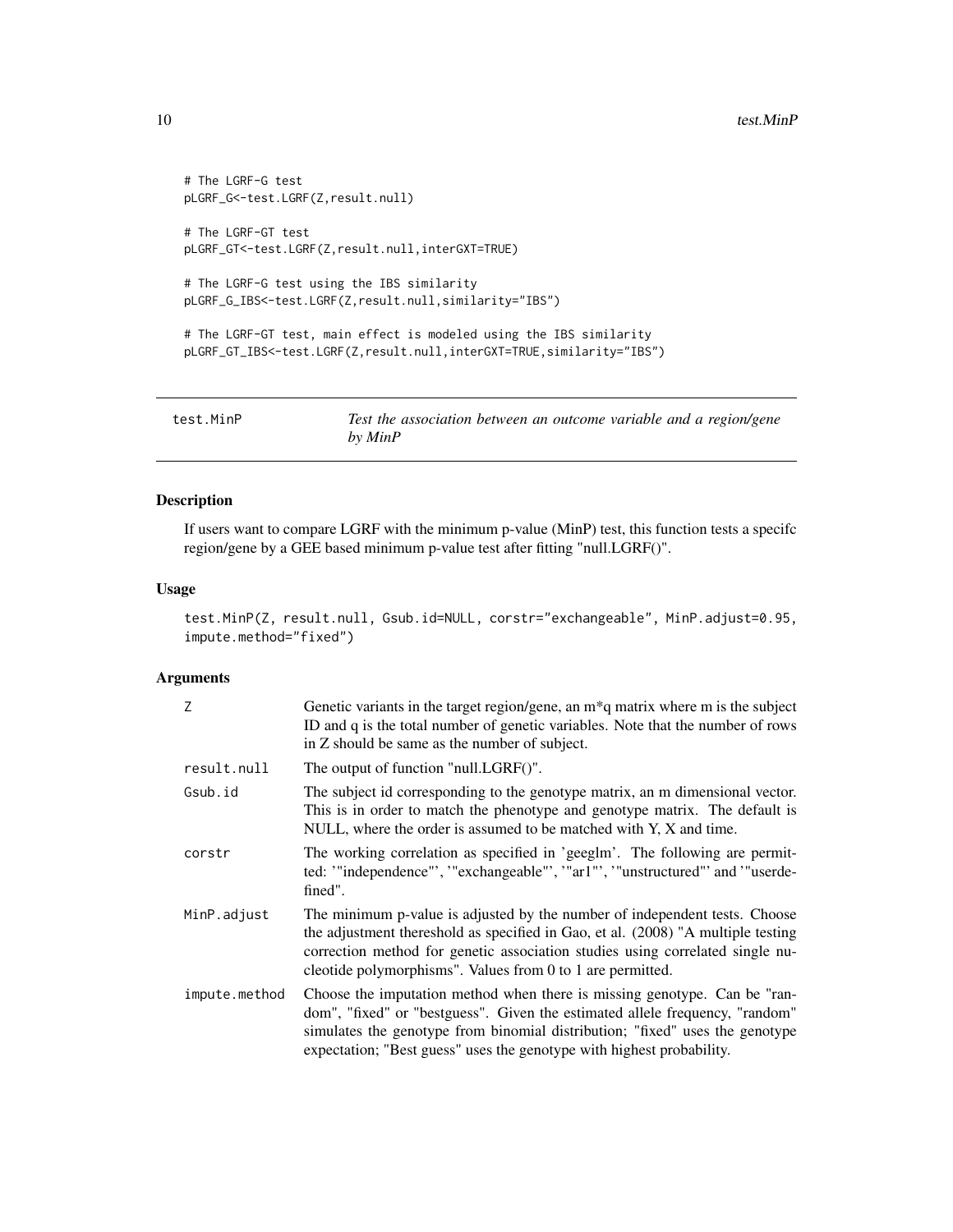#### $t$ est.MinP  $11$

#### Value

| p.value  | p-value of the MinP test.             |
|----------|---------------------------------------|
| n.marker | number of tested SNPs in the SNP set. |

#### Examples

## null.LGRF fits the null model. # Input: Y, time, X (covariates) ## test.MinP tests a region and give p-value. # Input: Z (genetic variants) and result of null.longGRF

library(LGRF)

```
# Load data example
# Y: outcomes, n by 1 matrix where n is the total number of observations
# X: covariates, n by p matrix
# time: describe longitudinal structure, n by 2 matrix
# Z: genotype matrix, m by q matrix where m is the total number of subjects
data(LGRF.example)
```
Y<-LGRF.example\$Y;time<-LGRF.example\$time;X<-LGRF.example\$X;Z<-LGRF.example\$Z

# Fit the null model result.null<-null.LGRF(Y,time,X=X)

```
# The minimum p-value test based on GEE
pMinP<-test.MinP(Z,result.null,corstr="exchangeable",MinP.adjust=0.95)
```